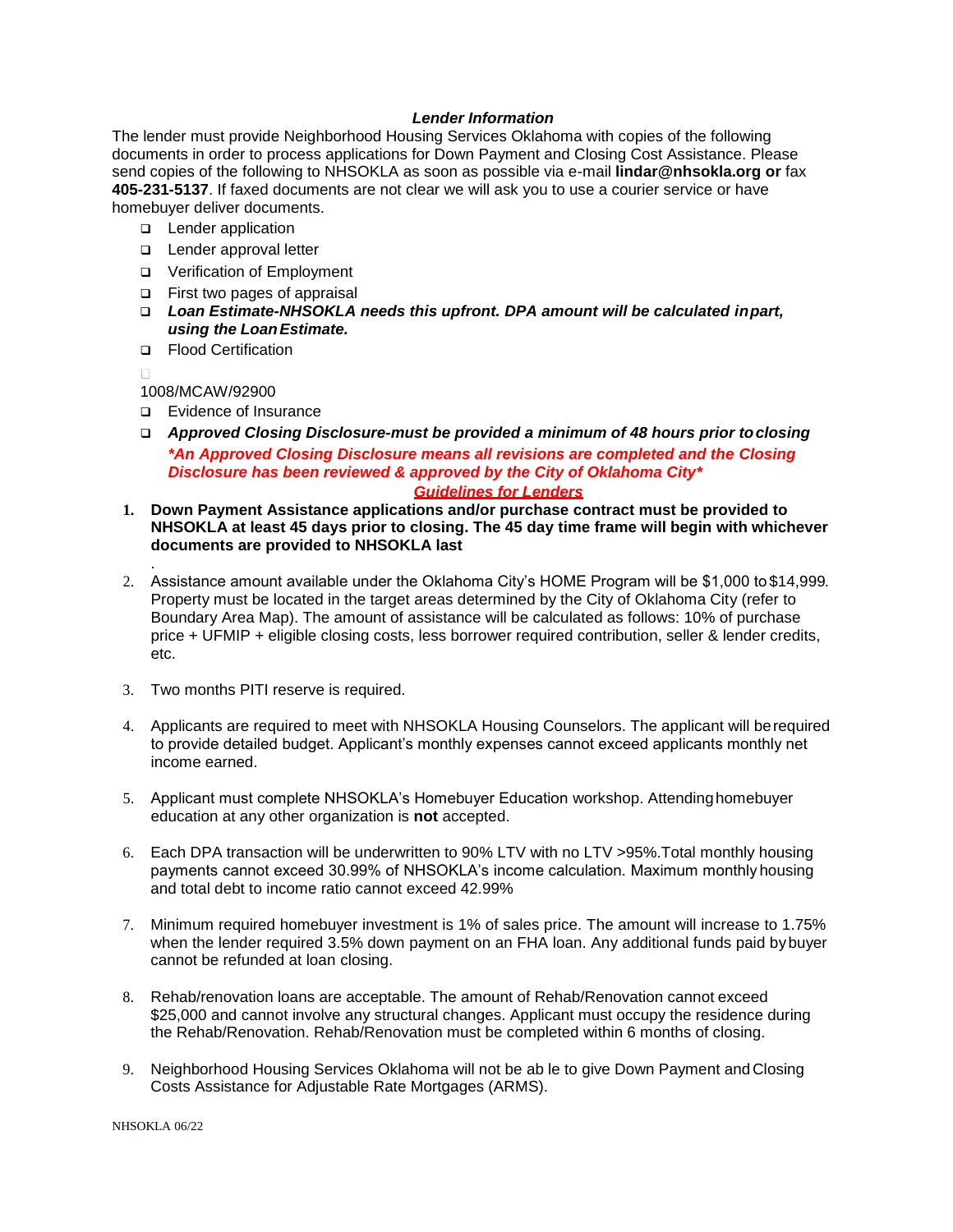**Loan closings must be held locally with cost to abstract title a seller's expense Co-Borrowers/Co-Mortgagors must be disclosed and approved at DPA application. Adding a Co-Borrower/Co-Mortgagor after initial application is not allowed. If co-borrower is utilized, primary homebuyer must still qualify at ratios of 30.99%/42.99% based upon their income only. Co-Borrowers/Co-Mortgagors cannot be on the Warranty Deed. May only sign on mortgage and note.**

- 1. Sales price cannot exceed 95% median purchase price limits (\$140,000 existing \$200,000 new construction).
- 2. NHSOKLA must be notified immediately if any changes in homebuyer application (giftfunds, additional down payment, etc.)

**Do not schedule loan closings before 10:00am. Applicants need to pick up their DPA funds and closing documents the day of closing. NHSOKLA office hours are 8:30 – 5:00. NHSOKLA will not release DPA funds and/or closing documents before the day of closing.**